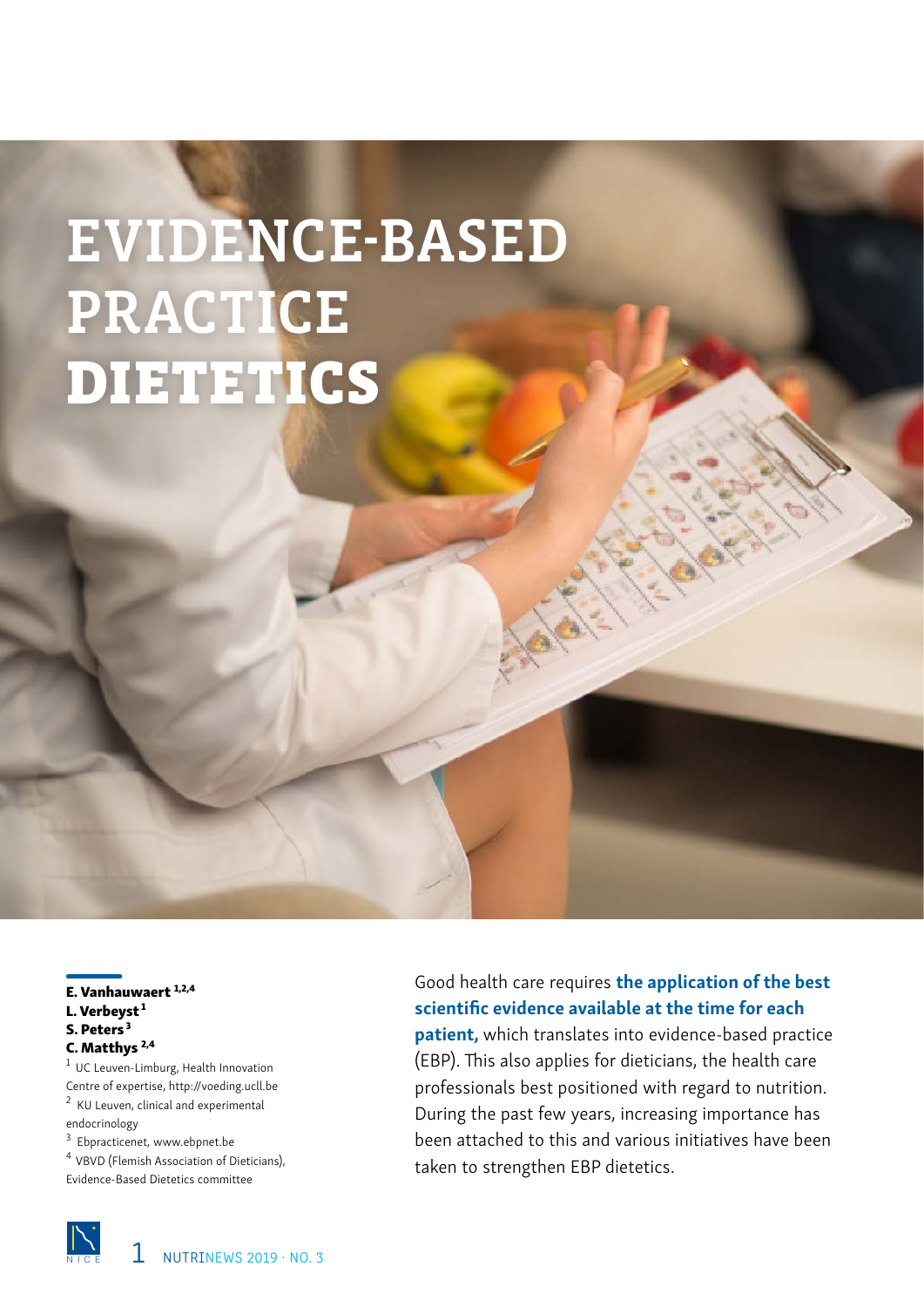

# **SUMMARY**

- Evidence-based practice (EBP) dietetics combines current scientific knowledge with dieticians' expertise and patients' input with an eye to achieving the best approach customised to the patients. In view of the dynamic nature of scientific research and social developments, it is important to regularly evaluate EBP guidelines.
- EBP dietetics applies for every aspect of a dietician's work (care, catering, production, health promotion).
- The majority of Belgian dieticians is convinced of the importance of EBP.
- Dieticians prefer short but clear guidelines with summarising key messages and the possibility of requesting additional information. This can help to further customise the application of the guideline to the patient.
- EBP guidelines for dieticians are bundled on the platform www.ebpnet.be, the reference platform for EBP for all Belgian care providers in primary health care. In addition, various projects are being set up to promote the implementation of clinical evidence-based dietary guidelines and the application of EBP dietetics.

Evidence-based practice (EBP) bundles together individual professional know-how and practical expertise (cornerstone 1) with the best external evidence available as a result of systematic research (cornerstone 2). In addition, EBP also takes into account the patients' situation, values and preferences and the available resources (cornerstone 3). This leads to shared decision making (1, 2). In other words, scientific knowledge is combined with dieticians' expertise and patients' input so that an intervention in everyday dietary practice can be customised to the patient (figure 1).

#### THE IMPORTANCE OF EVIDENCE-BASED PRACTICE

Evidence-based practice (EPB) in health care provides a substantiated motivation for the approach chosen. This improves the quality and efficiency of the care. What's more, EBP can help to determine the policy both at micro and at macro level, for example within the context of making choices about capacity provisions, methods and equipment to be used. The best approach and feasibility for the patient always take priority together. In Belgium, a federal plan and network were set up to coordinate and further implement EBP (3).

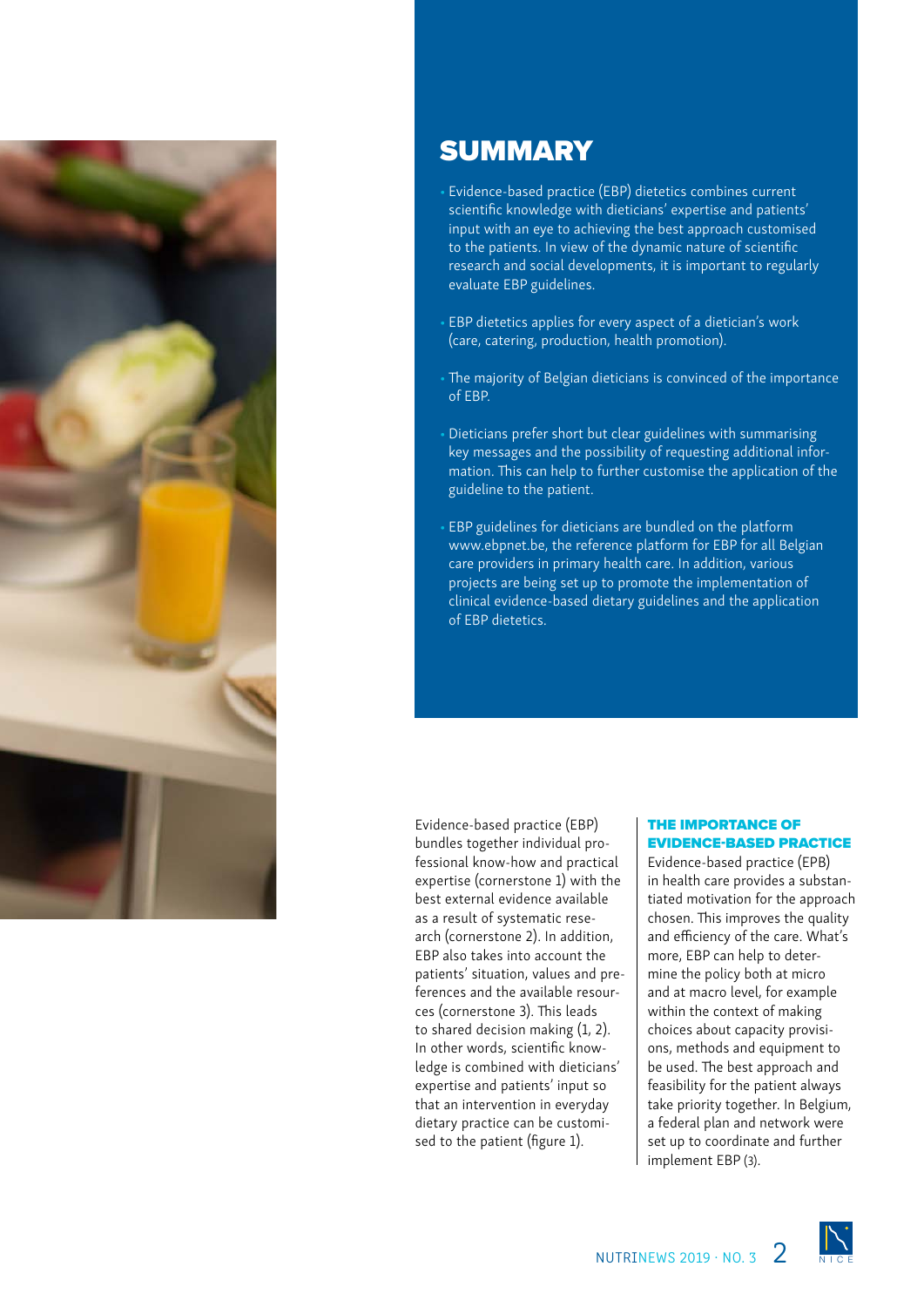# EVIDENCE-BASED PRACTICE IN 5 STEPS

Within evidence-based practice (EBP), a systematic, 5-step approach is used (see also the infographic: Evidence-based practice in 5 steps ). This EBP method is suitable for all health care professions and in any field of a dietician's work (care, catering, production, health promotion ). The sources to be consulted vary, depending on the domain. For example, to find the answer to which dietary interventions are suitable for integrating in community work for children between the ages of 9 and 12, databases must be consulted that provide more information about educational interventions. This article focuses on clinical sources.

#### STEP 1: DETERMINE A RESEARCH QUESTION

In step 1 of the approach, the problem or uncertainty is translated into an answerable question. The PICO method is a good tool to determine the right key words and establish a well-defined research question (6).

P - What problem and/or patient is concerned? E.g. an adult patient who is obese and has prediabetes and works in a varying shift system. I - What is the intended intervention? E.g. a low-carbohydrate diet. C - Which control intervention should be compared with? E.g. a standard diet to lose weight. O - What is the desired outcome? E.g. losing weight and adopting a healthy lifestyle.

## STEP 2: SEARCH FOR INFORMATION

Step 2 is looking for evidence. The Haynes pyramid – also known as the pyramid of evidence-based information resources – can help to search for information efficiently (7,12). The pyramid is divided into levels depending on the level of evidence (figure 2, see examples of sources in table 1). In practice, guidelines are first sought. They provide a state of affairs and bundle the latest evidence. Belgian guidelines or guidelines adapted to the Belgian context are preferable to foreign guidelines since they do not require adapting to the Belgian context for a health care organisation and units.

If there are no guidelines available, we move further down the pyramid and look for scientific articles, starting with systematic reviews.

# FIGURE 1 - The three cornerstones of evidence-based practice (EBP) (redrawn based on 1, 2, 3, 4).



# STEP 3: ASSESS THE QUALITY

In step 3, the information found is screened and its quality is assessed.

The quality of guidelines is assessed using the AGREE-2 instrument or the 'Agree global rating scale' (abbreviated form) [\(www.agreetrust.org](http://www.agreetrust.org)), a validated instrument used internationally. Each key message in a guideline is given a GRADE or score which immediately shows the strength of evidence of the key message or recommendation (weak or strong) on the basis of the pros versus the cons and the risks of the recommendation (8). A number is awarded, as is a letter. That depends on the quality of the studies. GRADE 1A is the highest score, GRADE 2C the lowest.

Various instruments have been developed to assess the quality of other sources. It is possible to consult lists of scores amongst others via [https://belgium.](https://belgium.cochrane.org/informatie-hulpmiddelen/tools-checklists) [cochrane.org/informatie-hulpmiddelen/tools-check](https://belgium.cochrane.org/informatie-hulpmiddelen/tools-checklists)[lists](https://belgium.cochrane.org/informatie-hulpmiddelen/tools-checklists).

#### STEP 4: IMPLEMENT THE EVIDENCE

In step 4, on the basis of the evidence available, a treatment is chosen taking into account the patients' situation, values and preferences (e.g. discussing a certain diet with the patient, taking his or her lifestyle and way of eating into account). The guidelines of [www.ebpnet.be](http://www.ebpnet.be) have been translated to make them understandable for patients on [www.gezondheidenwetenschap.be](http://www.gezondheidenwetenschap.be).

## STEP 5: EVALUATE THE APPROACH

The aim of step 5 is to evaluate the quality of the approach on a regular basis. This is comparable to the check phase of the PDCA (plan do check act) cycle. The dietician checks whether the approach is effective for the patient and whether the goals drawn up in consultation with the patient have been achieved or not, and if not why not.

# DO BELGIAN DIETICIANS ACT IN ACCORDANCE WITH EBP?

In February-March 2018, the UCLL (University College Leuven-Limburg) in cooperation with the VBVD (Flemish Association of Dieticians) and the UPDLF (French-speaking Belgian Association of Dieticians) held a national online survey amongst dieticians (9). The prior survey held amongst GPs, nurses, midwives and physiotherapists by the KCE (federal knowledge centre for health care) formed the basis and was expanded with questions specifically for dieticians (10).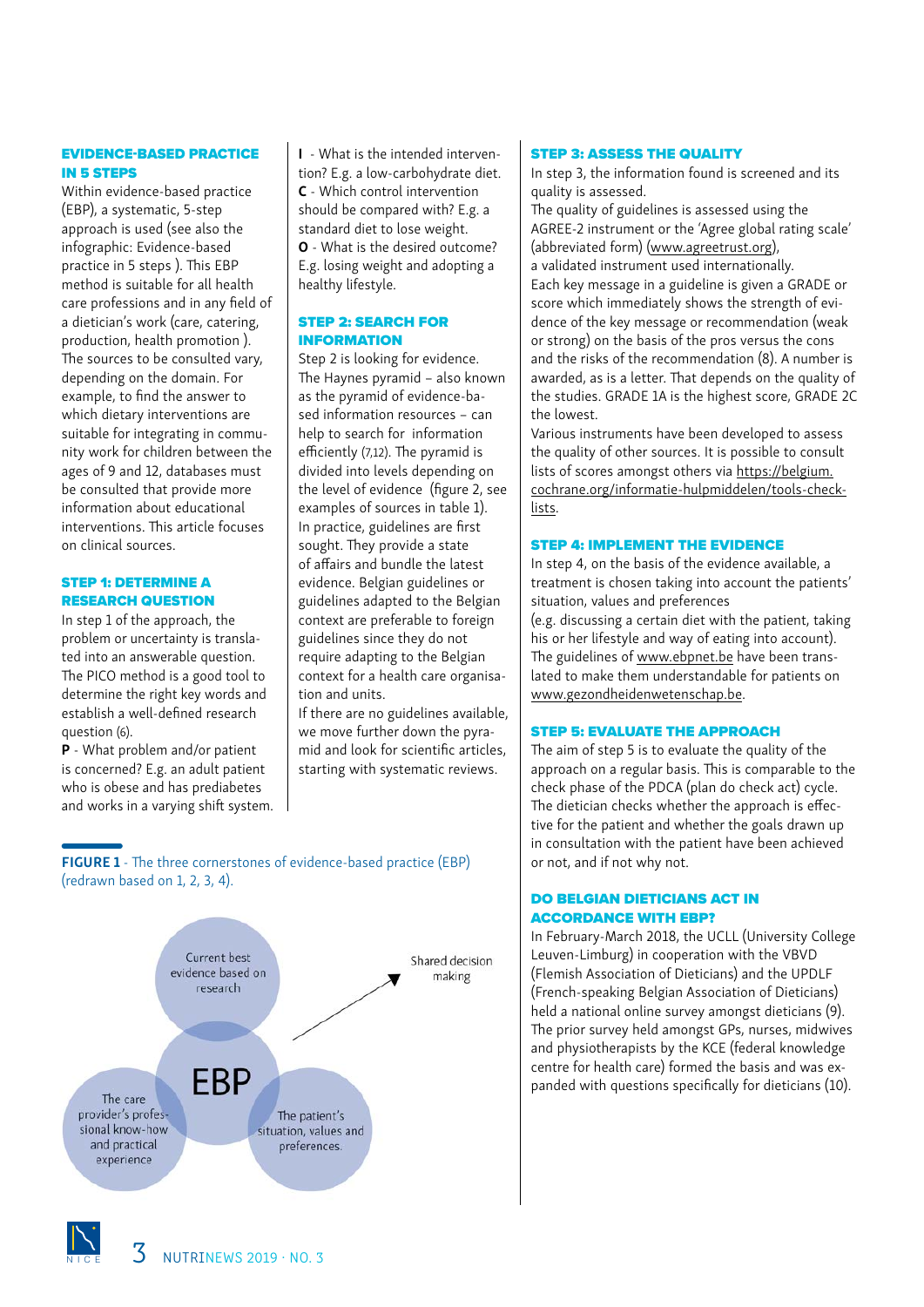

FIGURE 2 - The Haynes pyramid or the pyramid of evidence-based

*© Cebam Digital Library for Health (CDLH) vzw*

information resources (12).

| <b>SECONDARY ASSESSED</b><br><b>SOURCES</b> | <b>INTERPRETATION OR ANALYSIS OF</b><br><b>DIFFERENT STUDIES ON A SPECIFIC</b><br><b>TOPIC</b>                                                                                        |
|---------------------------------------------|---------------------------------------------------------------------------------------------------------------------------------------------------------------------------------------|
| <b>Systems</b>                              | Electronic decision-support<br>systems for the best EBP,<br>integrating scientific evidence<br>with individual patient records.<br>Such an integrated system is<br>not yet available. |
| <b>Summaries</b>                            | Guidelines and point-of-care<br>sources.                                                                                                                                              |
| Synopses of syntheses                       | Brief (1 to 2 pages), structured<br>summaries and critical appraisals<br>of systematic reviews.                                                                                       |
| Syntheses                                   | Systematic reviews<br>(including meta-analyses).                                                                                                                                      |
| <b>PRIMARY SOURCES</b>                      | THE BUILDING BLOCKS OF CLINICAL<br><b>DECISION-MAKING AND THE ABOVE</b><br><b>SECONDARY EVIDENCE</b>                                                                                  |
| Single studies                              | E.g. clinical research (RCTs),<br>observational research, case<br>reports.                                                                                                            |

Overview of the main scientific sources for evidence-based practice in health care.

The survey was completed by 151 (student) dieticians, 114 of whom were active as dieticians. The majority of the dieticians (85%) are convinced to very convinced of the importance of EBP and over half (55%) consults literature every week. In case of questions, above all colleagues are consulted, but also manuals, scientific journals and online databases. The majority (74%) are familiar with dietary guidelines; 11% have never heard of them (9).

#### WHERE DOES THE PROBLEM LIE FOR EBP?

These are the main bottlenecks (9):

- The information is fragmented. This makes it time-consuming to look for information and it is impossible to be and remain abreast of everything.
- Access to EB sources is limited (cost price, language as a barrier).
- One third of the respondents who are familiar with guidelines indicate that there are too few guidelines available.
- There is insufficient knowledge of scientific databases and concepts.

#### WHAT DO DIETICIANS THINK ABOUT THE APPLICATION OF EBP?

The previously mentioned survey in 2018 also showed a number of elements to promote the use of high-quality guidelines, for example adaptations to the Belgian context, use of clear language and availability in the own language (9).

As a follow-up, an in-depth, high-quality survey was carried out in 2019. Six dieticians with years of work experience in primary health care, home care or a hospital setting were interviewed about the content and use of clinical dietary guidelines (11). This showed that they want guidelines to contain the following elements:

- a summary of the key messages;
- a clear and concrete presentation of the theoretical and practical nutritional recommendations and the approach to the treatment; a short and clear guideline is preferred over a very extensive guideline; it must be possible search for information quickly and view it at a glance;
- the possibility of requesting additional information, for example about the diagnosis, the pathology, daily menus, product lists and visual supporting material via annexes or relevant links or references in the text. This can help to further customise a guideline to the patient.

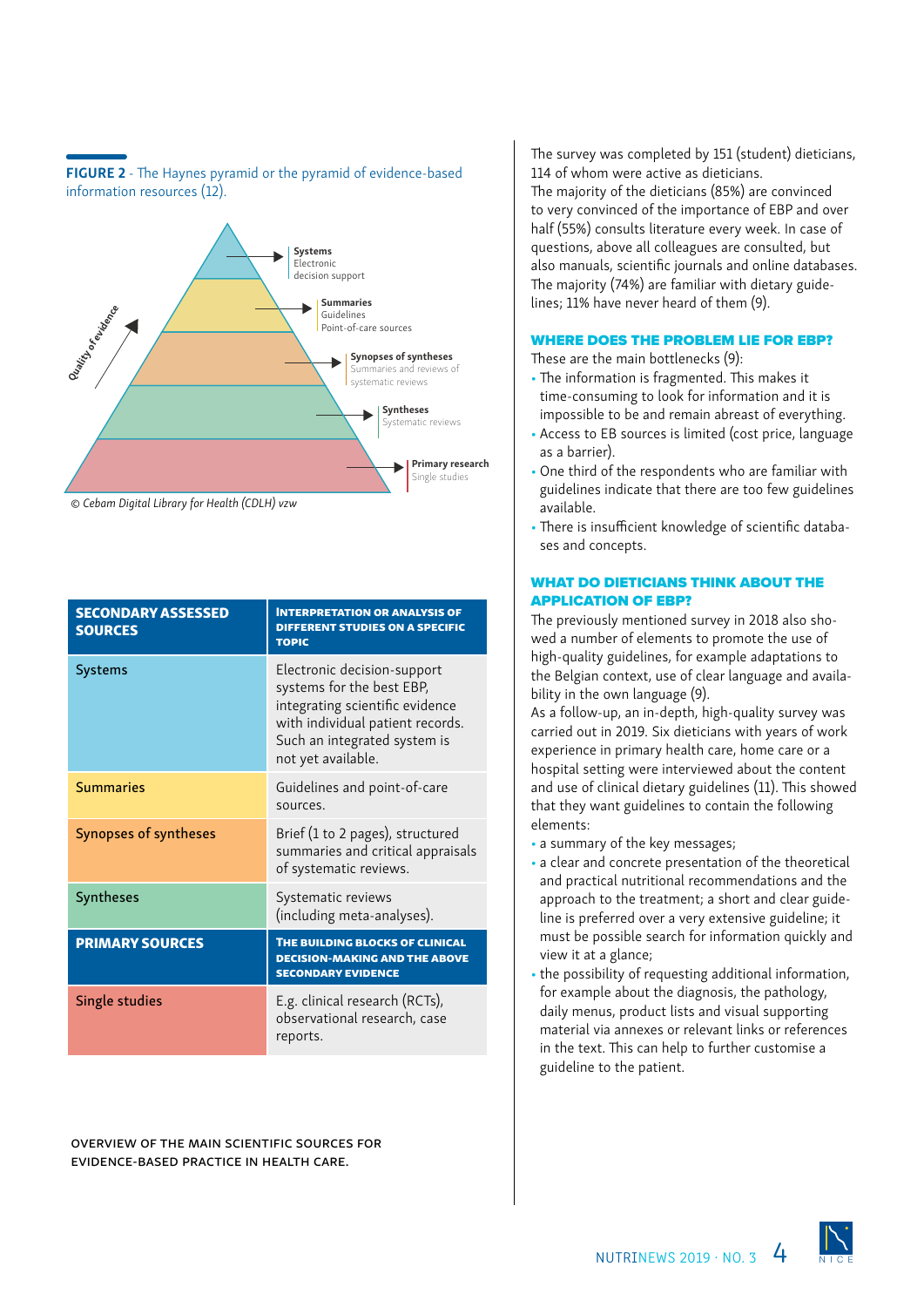# POSSIBLE SOLUTIONS FOR MORE EBP

The first and most important solution put forward by the dieticians surveyed is to bundle all the information in one place. This can increase the information on offer and access to that information which means that dieticians have to spend less time searching. This demand has already been met, since dieticians are one of the ten care professions that are actively supported by Ebpracticenet (www.ebpnet.be). The primary health care platform is currently being expanded with information for dieticians. Thanks to this multidisciplinary platform, the information can also be consulted by other care professions and guidelines are increasingly being drafted in a multidisciplinary way. In addition, at present there is a national project (financed by Ebpracticenet) by the UCLL, in cooperation with the VBVD, the UPDLF and an accompanying steering group consisting of various organisations and hospitals, to promote the implementation of clinical evidence-based dietary guidelines. Four toolkits about nutrition in case of diabetes type 2, cardiovascular diseases, cancer and overweight/obesity are being developed and will be available starting from the spring of 2020. To promote their implementation, a database of practical tools and further training are being developed.

Other possible ways to promote EBP include providing specific training courses and raising awareness of the sources to be consulted. To this end also, Ebpracticenet (e-learning), the VBVD's 'Evidence-Based Dietetics' committee (EBP action plan) and the 'Implementation of guidelines' project (workshops and e-learning) will launch various projects.

TABLE 1 - Overview of the main scientific sources for evidence-based practice in health care.

| <b>REFERENCE</b>                                                                                                                                                                                                               | <b>DESCRIPTION</b>                                                                                                                                                                                                                                                                                                                                               | <b>EXTRA INFORMATION</b>                                                                                                                                     |
|--------------------------------------------------------------------------------------------------------------------------------------------------------------------------------------------------------------------------------|------------------------------------------------------------------------------------------------------------------------------------------------------------------------------------------------------------------------------------------------------------------------------------------------------------------------------------------------------------------|--------------------------------------------------------------------------------------------------------------------------------------------------------------|
|                                                                                                                                                                                                                                | <b>GUIDELINES AND POINT-OF-CARE SOURCES</b>                                                                                                                                                                                                                                                                                                                      |                                                                                                                                                              |
| Ebpracticenet<br>www.ebpnet.be<br>Anyone can log in for free<br>using their ID card or via a<br>request for a password.                                                                                                        | Excellent platform for evidence-<br>based guidelines for primary<br>health care, all validated and<br>approved by CEBAM (Centre of<br>Evidence Based Medicine).                                                                                                                                                                                                  | Belgian guidelines, guide-<br>lines that are adapted for<br>Belgian via context analy-<br>sis, foreign guidelines and<br>summaries of systematic<br>reviews. |
| <b>CDLH (CEBAM Digital</b><br>Library for Health)<br>www.cdlh.be<br>Anyone can log in for free<br>using their ID card or a<br>request for a password to<br>consult certain sources.<br>Broader access through<br>subscription. | CDLH is a springboard to data-<br>bases of point-of-care sources<br>(www.ebpnet.be and Dynamed),<br>clinical practical guidelines (NHS,<br>WHO, Domus Medica, RIZIV,<br>Belgian Health Council), syste-<br>matic reviews (Cochrane Library),<br>critical analyses of articles<br>(MINERVA), bibliographical data-<br>bases (Ovid, Pubmed) and trade<br>journals. | Belgian and foreign<br>guidelines                                                                                                                            |
| Tripdatabase<br>www.tripdatabase.com<br>Free search; not all the<br>publications are open<br>access.                                                                                                                           | Search for guidelines and other<br>types of sources from the Haynes<br>pyramid also known as the pyr-<br>amid of evidence-based infor-<br>mation resources. Every source<br>found has a pyramid-shaped icon,<br>showing the type of information<br>at a glance. Searching is possible<br>with the PICO tool.                                                     | Foreign guidelines                                                                                                                                           |
| PEN (Practice-based<br>evidence in nutrition UK)<br>www.pennutrition.com<br>Fee, discount if a member<br>of the VBVD.                                                                                                          | A database with guidelines but<br>also pathways and practice tools<br>on nutrition and dietetics.<br>Overviews or foreign sources are<br>also given per topic.                                                                                                                                                                                                   | Foreign guidelines                                                                                                                                           |
| <b>International Guideline</b><br>Library<br>www.g-i-n.net<br>Searching is free but there<br>is a fee for access to the<br>guidelines.                                                                                         | An international network that<br>supports the development and<br>implementation of guidelines.<br>Guidelines are also accessible<br>internationally via the G.I.N.<br>library.                                                                                                                                                                                   | Belgian and foreign<br>guidelines                                                                                                                            |
| Up-to-date<br>www.uptodate.com<br>Searching is free but there<br>is a fee for access to the<br>guidelines.                                                                                                                     | Provides evidence-based clinical<br>pathways, summaries and<br>recommendations.                                                                                                                                                                                                                                                                                  | Foreign guidelines                                                                                                                                           |
| Dutch dietary manage-<br>ment guidelines<br>www.dieetbehandelings-<br><u>richtlijnen.nl</u>                                                                                                                                    | A Dutch online database with a<br>broad range of guidelines on the<br>most common diets.                                                                                                                                                                                                                                                                         | Foreign guidelines<br>(the Netherlands)                                                                                                                      |
| Fee, discount if a member<br>of the VBVD.                                                                                                                                                                                      |                                                                                                                                                                                                                                                                                                                                                                  |                                                                                                                                                              |

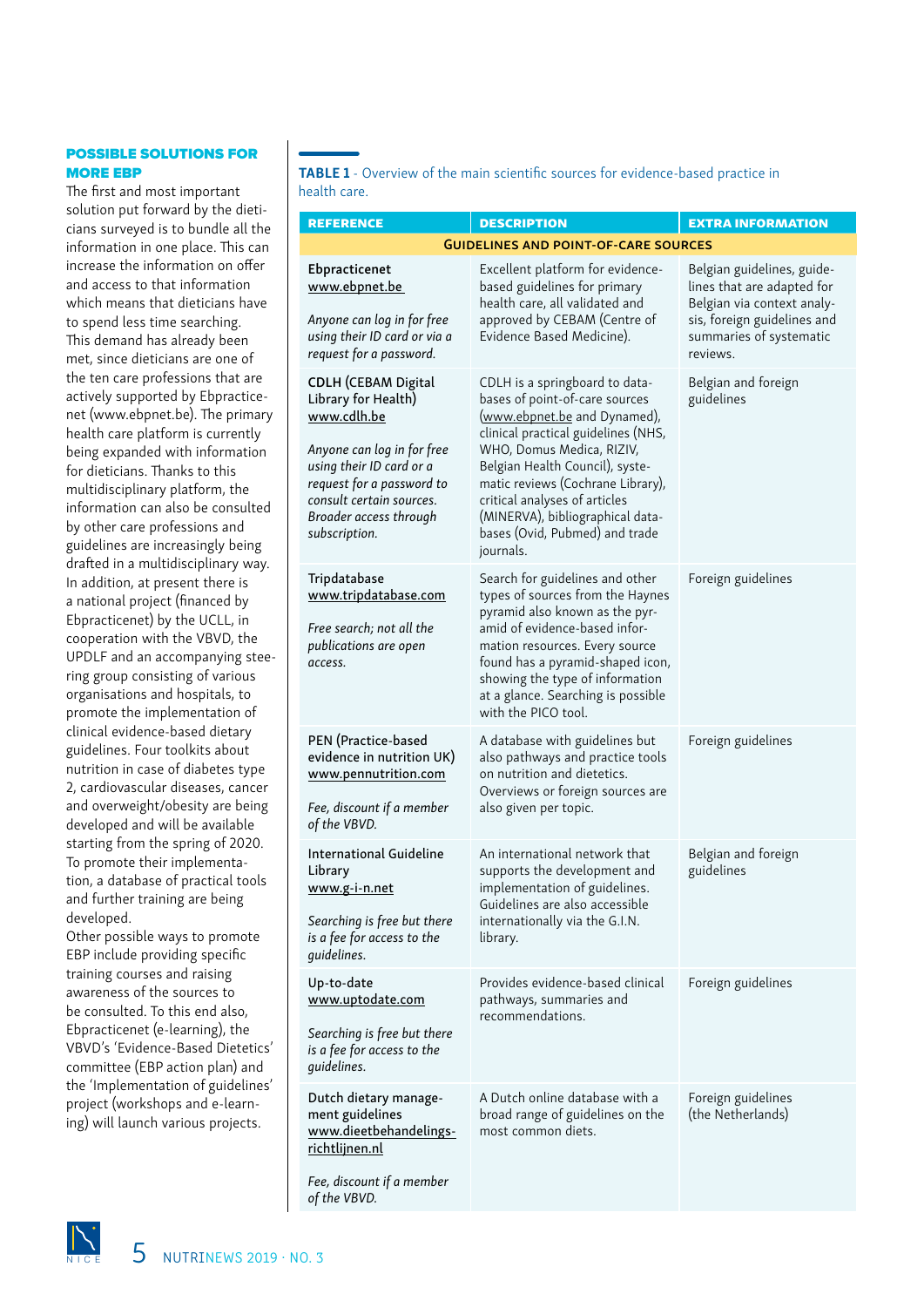| <b>REFERENCE</b>                                                                               | <b>DESCRIPTION</b>                                                                                                                                                              | <b>EXTRA INFORMATION</b>                                                                                                                                         | $\omega$<br>Stay up to date via                                                     |
|------------------------------------------------------------------------------------------------|---------------------------------------------------------------------------------------------------------------------------------------------------------------------------------|------------------------------------------------------------------------------------------------------------------------------------------------------------------|-------------------------------------------------------------------------------------|
| <b>EAACI allergy guidelines</b><br>(European Academy<br>of Allergy and Clinical<br>Immunology) | Examples of specific guidelines<br>for clinical nutrition (e.g. aller-<br>gies, parenteral and enteral<br>nutrition, diabetes).                                                 | Foreign guidelines                                                                                                                                               | > www.ebpnet.be<br>> www.vbvd.be<br>> http://voeding.ucll.be<br>> www.updlf-asbl.be |
| <b>BSACI allergy guidelines</b><br>(British Society for Allergy<br>and Clinical Immunology)    |                                                                                                                                                                                 |                                                                                                                                                                  |                                                                                     |
| <b>ASPEN</b> guidelines<br>(American Society for<br>Parenteral and Enteral<br>Nutrition)       |                                                                                                                                                                                 |                                                                                                                                                                  |                                                                                     |
| <b>ESPEN</b> guidelines<br>(European Society for<br>Clinical Nutrition and<br>Metabolism)      |                                                                                                                                                                                 |                                                                                                                                                                  |                                                                                     |
| <b>ADA</b> guidelines<br>(American Diabetes<br>Association)                                    |                                                                                                                                                                                 |                                                                                                                                                                  |                                                                                     |
| <b>EAL</b> (Evidence Analysis<br>Library), www.eatright.org<br>Academy of Nutrition, USA       |                                                                                                                                                                                 |                                                                                                                                                                  |                                                                                     |
|                                                                                                | SUMMARIES AND ASSESSMENTS OF SYSTEMATIC REVIEWS                                                                                                                                 |                                                                                                                                                                  |                                                                                     |
| <b>MINERVA</b><br>www.minerva-ebm.be                                                           | A journal for Evidence-Based<br>Medicine with critical interpre-<br>tation of relevant publications<br>from international literature.                                           | In addition to systematic<br>reviews, other types of<br>studies are also critically<br>discussed.                                                                |                                                                                     |
|                                                                                                | <b>SYSTEMATIC REVIEWS (INCLUDING META-ANALYSES)</b>                                                                                                                             |                                                                                                                                                                  |                                                                                     |
| Cochrane<br>www.cochrane.org                                                                   | Provides an overview of sum-<br>maries to support the choice<br>of approach in health care and<br>offers instruments to assess<br>the quality of different types of<br>sources. | Since 2018 brief nutrition-<br>related Cochranes are<br>described in the 'Tijdschrift<br>voor Voeding en Diëtetiek' by<br>the VBVD in cooperation with<br>CEBAM. |                                                                                     |
| Tripdatabase<br>www.tripdatabase.com                                                           | See above                                                                                                                                                                       | Check the icon of the Haynes<br>pyramid with the references<br>found to see whether it is a<br>systematic review.                                                |                                                                                     |
|                                                                                                | <b>INDIVIDUAL STUDIES</b>                                                                                                                                                       |                                                                                                                                                                  |                                                                                     |
| Pubmed<br>www.pubmed.com                                                                       | Scientific database                                                                                                                                                             | Including systematic reviews<br>and meta-analyses                                                                                                                |                                                                                     |
| Trip database<br>www.tripdatabase.com                                                          | See above                                                                                                                                                                       |                                                                                                                                                                  |                                                                                     |
| Scientific journals<br>(peer reviewed)                                                         | e.g. The Lancet, JAMA, BMJ,<br>NEJM, AIM, Clinical Nutrition                                                                                                                    |                                                                                                                                                                  | <b>EXTRA INFO</b><br><b>WWW.NICE-INFO.BE</b>                                        |

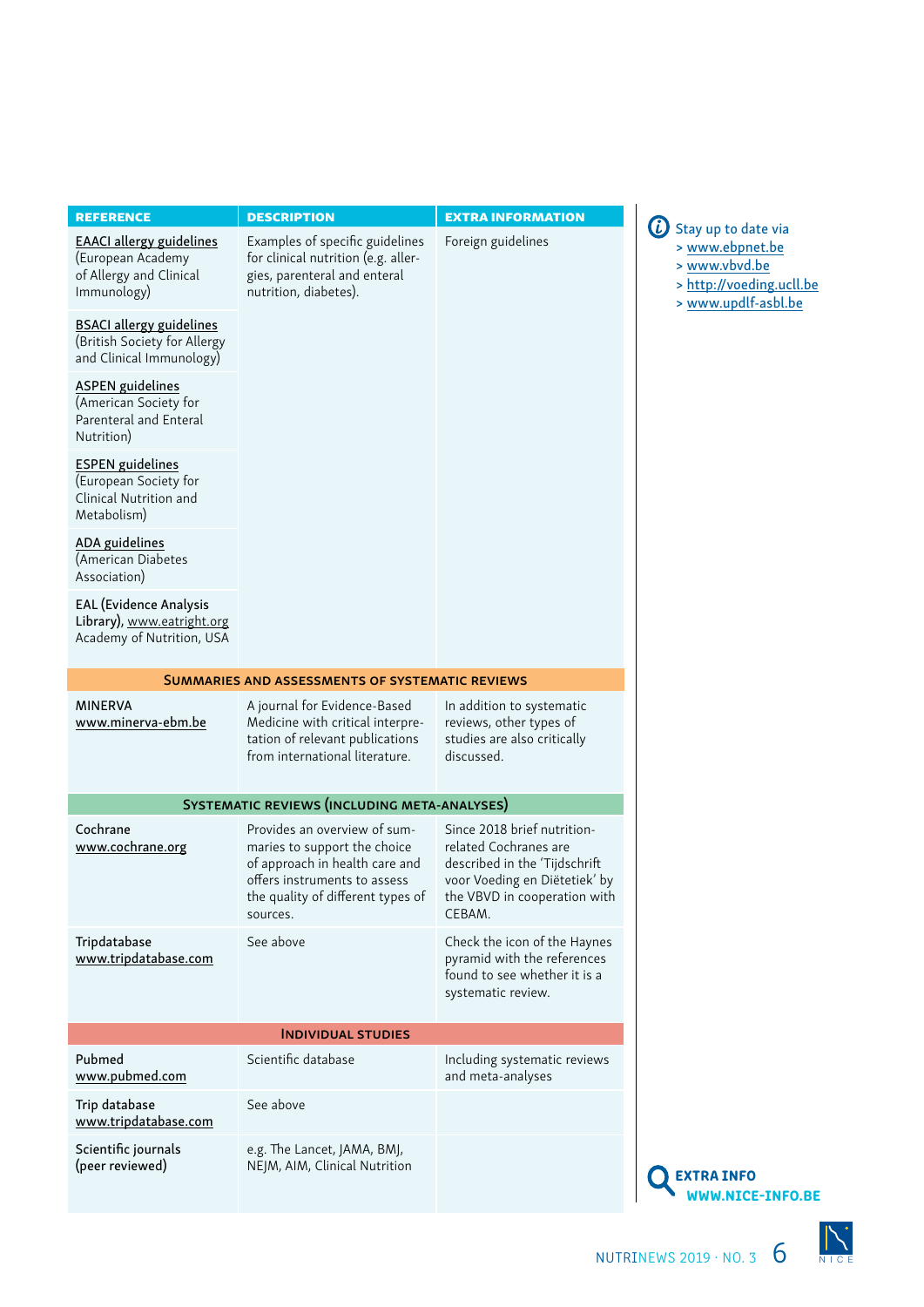

Has the goal been achieved? Why or why not?

Overview of the main scientific sources for evidence-based practice in health care: See table 1 in the article "Evidence-based practice in dietetics" Nutrinews 2019, no. 3